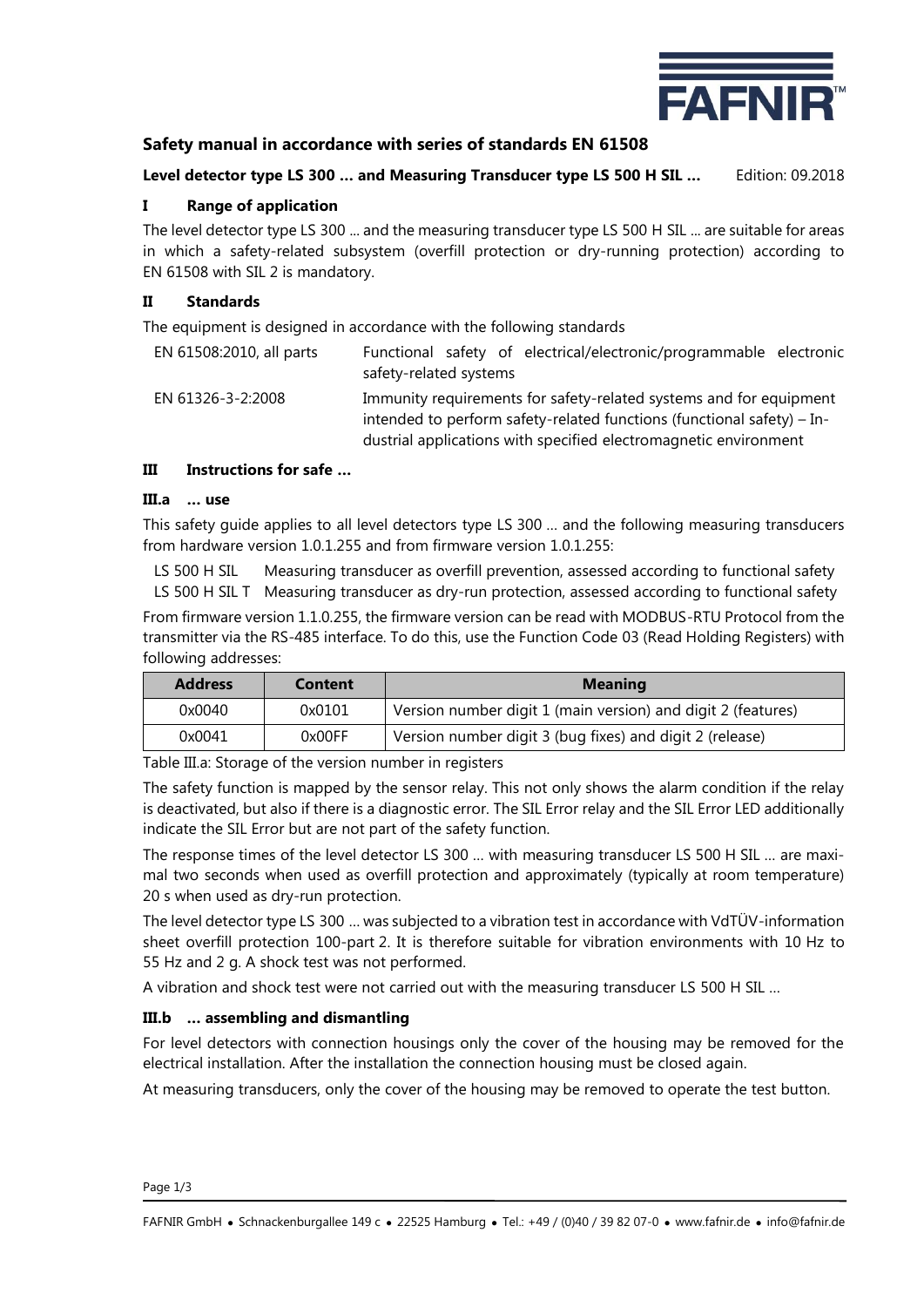

## **III.c … installation**



The installation must be carried out only with the power disconnected!

Figure III.c: Wiring diagram

#### **III.d … adjustment**

No SIL-relevant adjustments are required for operation of the sensors.

#### **III.e … putting into service**

Before putting into service, all devices must be checked of right installation and connection. The electrical supply, as well of connected devices, must be checked.

When using the measuring transducer as dry run protection, it should be ensured that the sensor relay activates immediately after switching on.

#### **III.f … maintenance (servicing and emergency repair)**

Device is generally maintenance-free. In case of a defect, it must be send back to FAFNIR or one of its representations.

Nevertheless, the functionality of the system should be checked at appropriate intervals, but at least once a year. The operator shall be responsible for the type and frequency of inspection within the specified period.

If the level detector is surfaced, the PTC thermistor in the level detector can be cooled by means of the test button on the measuring transducer (corresponds to the immersion). If the level detector is immersed, remove it from the medium and wait until the PTC thermistor is heated up.

Pressing the test button of a surfaced level detector switches to the "immersed" state after less than a second and the sensor relay is deactivated. If the button is still being pressed, then after about five seconds (two seconds with firmware version 1.0.1.255) additionally the SIL-Error (scanner transistor) is triggered and the SIL relay is activated.

If a SIL Error has occurred, the measuring transducer must be de-energized to force a restart.